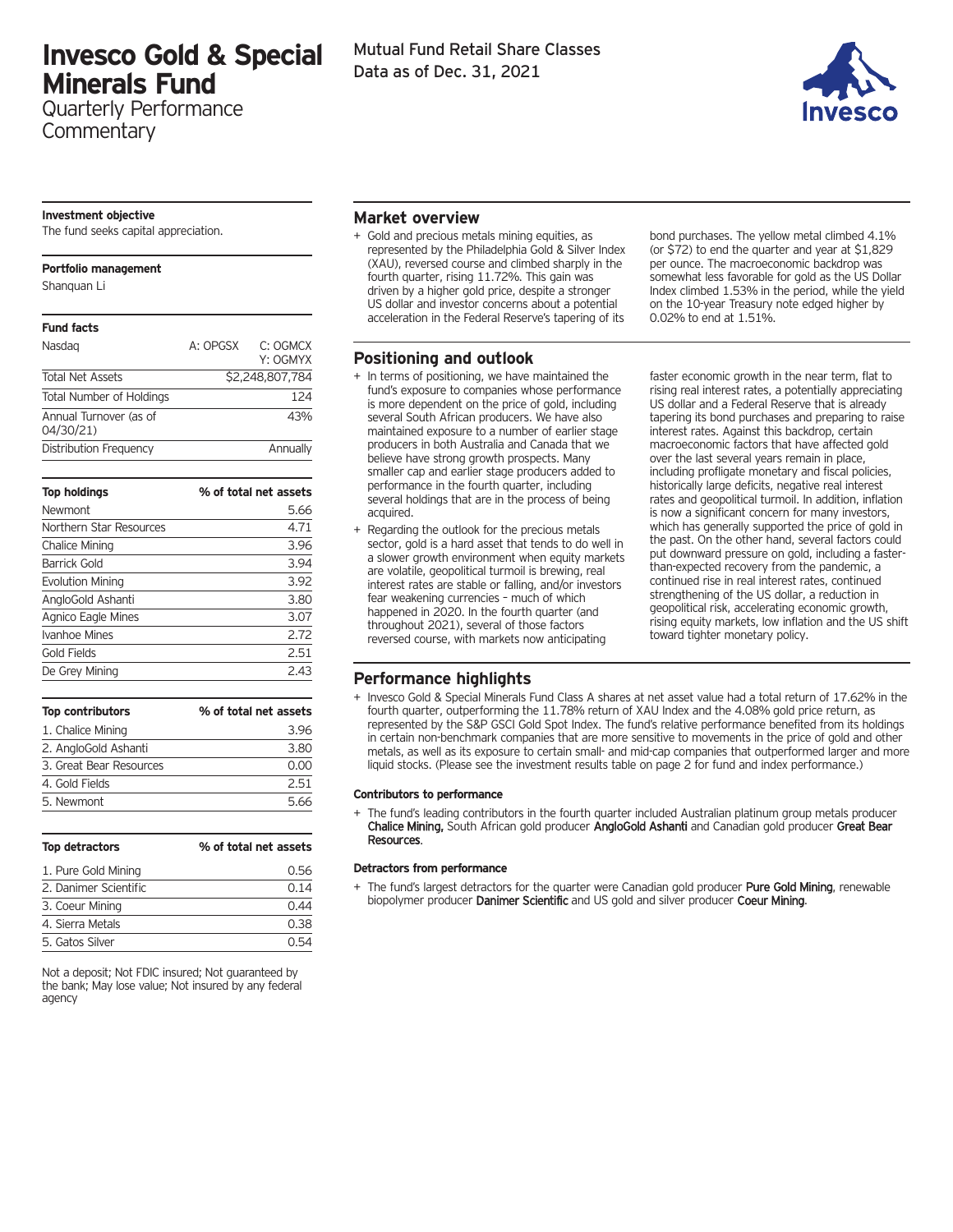| <b>Top industries</b>       | % of total net assets |
|-----------------------------|-----------------------|
| Gold                        | 77.15                 |
| Diversified Metals & Mining | 13.84                 |
| Silver                      | 3.75                  |
| Precious Metals & Minerals  | 1.70                  |
| Aluminum                    | 0.75                  |
| Coal & Consumable Fuels     | 0.36                  |
| Copper                      | 0.29                  |
| Steel                       | 0.24                  |
| <b>Specialty Chemicals</b>  | 0.14                  |

## **Investment results**

Average annual total returns (%) as of Dec. 31, 2021

|               | Class A Shares         |            | Class C Shares              |            | Class Y Shares         |                                                                             |
|---------------|------------------------|------------|-----------------------------|------------|------------------------|-----------------------------------------------------------------------------|
|               | Inception:<br>07/19/83 |            | Inception:<br>11/01/95      |            | Inception:<br>09/07/10 | Style-Specific Index                                                        |
| <b>Period</b> | Max<br>Load<br>5.50%   | <b>NAV</b> | Max<br><b>CDSC</b><br>1.00% | <b>NAV</b> | <b>NAV</b>             | <b>Custom Invesco</b><br><b>Gold &amp; Special</b><br><b>Minerals Index</b> |
| Inception     | 6.32                   | 6.47       | 6.42                        | 6.42       | $-1.53$                |                                                                             |
| 10 Years      | $-1.57$                | $-1.01$    | $-1.62$                     | $-1.62$    | $-0.80$                | $-1.93$                                                                     |
| 5 Years       | 13.23                  | 14.52      | 13.65                       | 13.65      | 14.77                  | 12.06                                                                       |
| 3 Years       | 22.30                  | 24.61      | 23.67                       | 23.67      | 24.89                  | 24.75                                                                       |
| 1 Year        | $-8.21$                | $-2.87$    | $-4.54$                     | $-3.61$    | $-2.62$                | $-6.46$                                                                     |
| Quarter       | 11.14                  | 17.62      | 16.39                       | 17.39      | 17.65                  | 11.78                                                                       |

*Performance quoted is past performance and cannot guarantee comparable future results; current performance may be lower or higher. Visit invesco.com/performance for the most recent month-end performance. Performance figures reflect reinvested distributions and changes in net asset value (NAV). Investment return* and principal value will vary, and you may have a gain or a loss when you sell shares. No contingent deferred sales charge (CDSC) will be imposed on redemptions of Class C shares following one year from the date shares *were purchased. Performance shown at NAV does not include applicable CDSC or front-end sales charges,* which would have reduced the performance. Class Y shares have no sales charge; therefore, performance is at *NAV. Returns less than one year are cumulative; all others are annualized. Fund performance reflects any applicable fee waivers and/or expense reimbursements. Had the adviser not waived fees and/or reimbursed* expenses currently or in the past, returns would have been lower. See current prospectus for more information. Index returns do not reflect any fees, expenses, or sales charges. As the result of a reorganization on May 24, 2019, the returns of the fund for periods on or prior to May 24, 2019 reflect performance of the Oppenheimer predecessor fund. Share class returns will differ from the predecessor fund due to a change in expenses and *sales charges.*

Index sources: Invesco, RIMES Technologies Corp.

| <b>Expense ratios</b> | % net | % total |
|-----------------------|-------|---------|
| Class A Shares        | 1.05  | 1.05    |
| Class C Shares        | 1.81  | 1 81    |
| Class Y Shares        | 0.81  | 0.81    |
|                       |       |         |

| Asset mix (%)     |         |
|-------------------|---------|
| Dom Common Stock  | 9.89    |
| Intl Common Stock | 88.33   |
| Cash              | 2 1 3   |
| Options           | $-0.33$ |
| <b>Other</b>      | -0.02   |

A negative in Cash or Other, as of the date shown, is normally due to fund activity that has accrued or is pending settlement.

Per the current prospectus

#### **For more information you can visit us at www.invesco.com/us**

The fund holdings are organized according to the Global Industry Classification Standard, which was developed by and is the exclusive property and service mark of MSCI Inc. and Standard & Poor's.

### Please keep in mind that high, double-digit returns are highly unusual and cannot be sustained.

The Custom Invesco Gold & Special Minerals Index is composed of the NYSE Arca Gold Miners Index through June 30, 2011, and the Philadelphia Gold & Silver Index from July 1, 2011 to present. Index performance includes total returns from when first available. The NYSE Arca Gold Miners Index is composed of publicly traded companies involved primarily in the mining for gold and silver. The Philadelphia Gold & Silver Index is composed of 30 precious metals mining companies that are traded on the Philadelphia Stock Exchange. The indices are unmanaged, include the reinvestment of dividends and cannot be purchased directly by investors. Index performance is shown for illustrative purposes only and does not predict or depict the performance of the Fund. An investment cannot be made directly in an index.